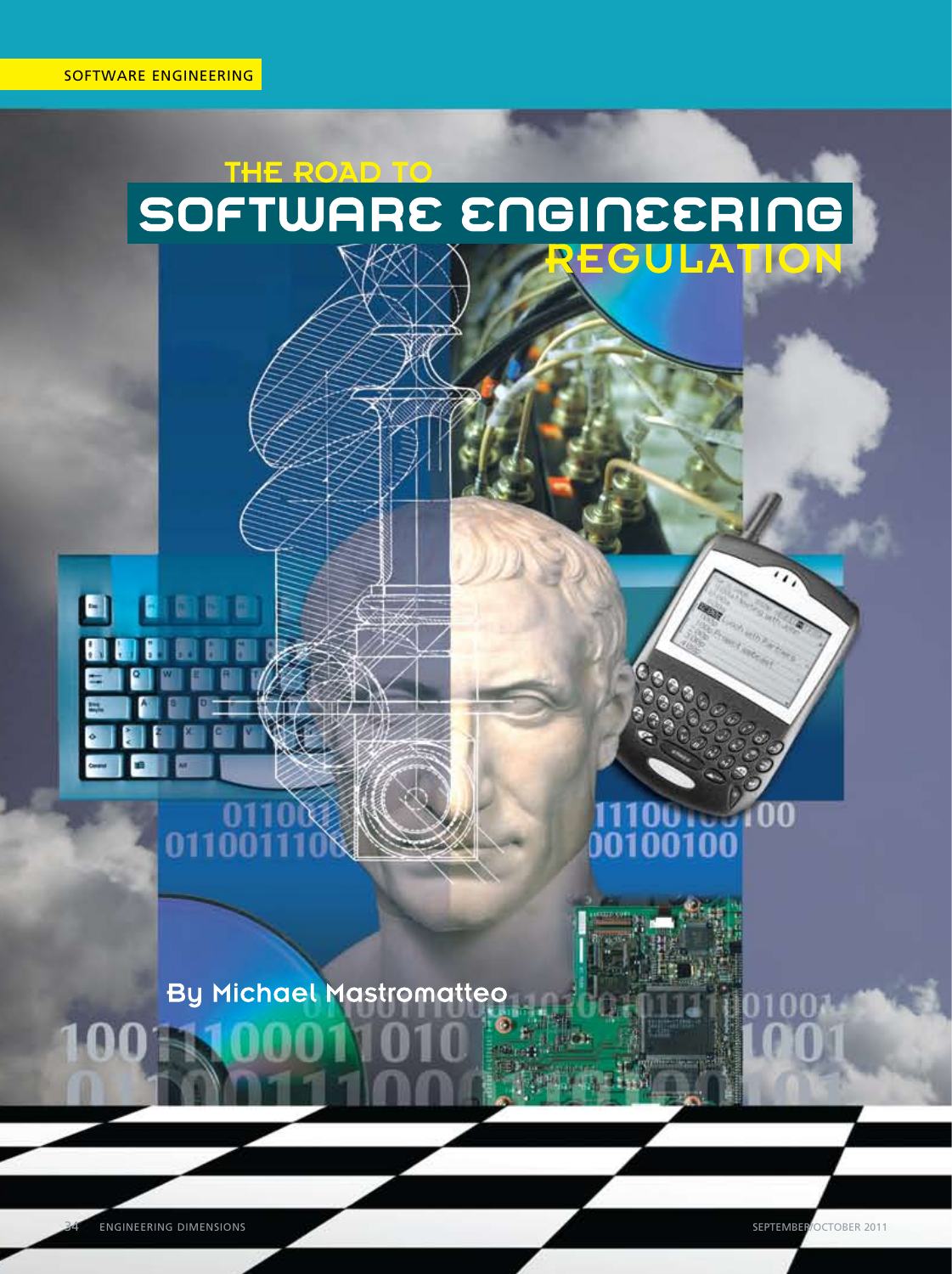A just published guideline on using software-based engineering tools and another in the works on development of software for safety-critical engineering applications are PEO's latest efforts to bring regulatory clarity and understanding to this continually evolving discipline.

Ithough the term "software" entered the vocabulary nearly 50 years ago, its asso-<br>ciation with the term "engineering" has been a problem area for engineering<br>regulators for only about the last dozen or so years. That's whe ciation with the term "engineering" has been a problem area for engineering regulators for only about the last dozen or so years. That's when, in the lead-up to Y2K, the potential for failure of much of the software on which modern life depends– and the resulting catastrophic consequences–began to be widely discussed, leading to a growth industry of unregulated individuals offering to fix perceived software flaws. At the same time, universities were introducing software "engineering" programs that were essentially computer science, while software industry giants were certifying those completing their technical training courses as "engineers."

Seeing difficulties ahead in enforcing the title provisions of the *Professional Engineers Act* as well as having concerns about the lack of regulation and professional accountability of those working in the software area, in May 1999, PEO council accepted a recommendation of the software engineering subgroup of its Engineering Disciplines Task Group (EDTG) and formally recognized that a specialty exists within engineering with an emphasis on software design, and that there were professional engineers practising engineering within that specialty.

Accordingly, PEO's position statement on software engineering maintained that the use of the title "software engineer" needed to be restricted to professional engineers, for the same reasons that the use of the title "civil engineer" is restricted to professional engineers–so the public can be assured of the qualifications and accountability of those using the title.

The next step in the recognition of software engineering as the practice of professional engineering in Ontario occurred in September 1999, when PEO announced it would begin licensing, as professional engineers, software practitioners whose work experience was mainly in the area of software design and development, but whose academic background was in something other than an accredited computer engineering or other informationtechnology-related engineering program, provided they met other licensing requirements. Indeed, developing the necessary syllabus to ensure such practitioners would meet the academic requirements for P.Eng. licensing was no small feat, given that the first true software engineering programs–at McMaster University, the University of Western Ontario and the University of Ottawa–would not be accredited for another two years.

The EDTG software engineering subgroup then turned its attention to defining the parameters of software engineering practice, and in December 1999, council approved two software-related practice statements. Practice Statement A held that any software

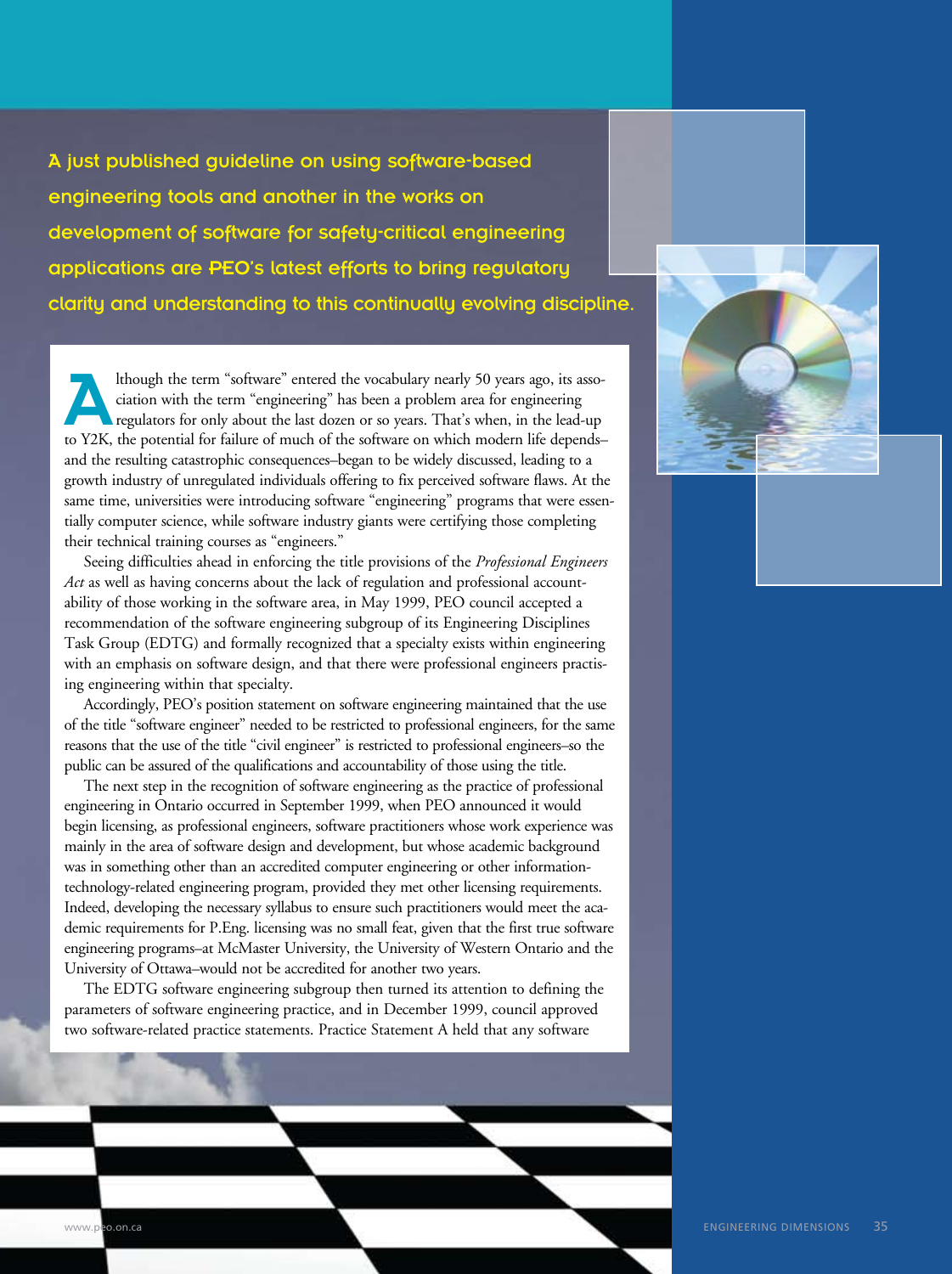component of a product or system whose development is the practice of professional engineering, as defined under the *Professional Engineers Act*, must be approved by a licensed professional engineer.

Practice Statement B, referring primarily to computerassisted design (CAD) and embedded software, stated that licensed professional engineers using software in the design process for a device or structure the design of which constitutes the practice of professional engineering must either use software approved by a licensed professional engineer or verify that the software used produced acceptable results.

### **Implementing PEO's positions**

The EDTG delivered its final report to PEO council in 2002, in which it enunciated a process for PEO to use to recognize new areas of engineering, a process its software subgroup piloted in gaining recognition of software engineering.

How to put PEO's recognition of software engineering into practice then fell to council's External Groups Task Force–Software (EGTF–S) which, in 2004, presented its report to council. In recommending how PEO should proceed in developing its policies on software, the EGTF–S took the approach that the total software field can be subdivided into "domains of practice." By dividing the problem in this way, it said, the regulator could be more precise in determining which domains are engineering.

The task force also discussed the problem of the setting of standards in an emerging field that might not always involve the practice of professional engineering.

"In a fast-paced rate of change field like software practice, how standards are set and maintained is a significant question," the EGTF–S report says. "This complication sets the practice of software apart from traditional engineering disciplines and other professional practices with a more or less stable set of standards."

In elaborating on the difficulties inherent in attempting to impose a universal standard on a field as diverse as software, the EGTF–S report says: "We expect that most software practice standards will not dictate the details of how an activity or task will be accomplished, but rather state expectations of a defined activity in more general terms. In very few areas will there be absolute practice standards for software. It's almost never the case that there is one and only one right way to do things in software."

In September 2006, PEO council took up the recommendations of the EGTF–S report by directing that PEO consider a unique designation for a software specialty, as part of a broader study of disciplines and specialties.

Council also requested PEO's Enforcement Committee to begin stepping up its activities against unlicensed software engineers.

### **Fast forward**

In March, PEO's Professional Standards Committee (PSC) completed the first of two new guidelines related to software, for *Professional Engineers Using Software-Based Engineering Tools*, which was approved by council at its April 2011 meeting, and is now available from PEO's website at www.peo.on.ca/Guidelines/ProEng usingSoftwareEng Tools2011.pdf.

The guideline addresses questions as to the proper role for and responsibilities of engineers using "commercial or free source" software, regardless of whether it is written by practitioners or by others. It also makes recommendations to guide P.Engs who rely on software in providing some element of engineering services.

Among the issues addressed in the guideline are the engineer's duty to understand the use of software in an engineering context; training and support for the user; quality assurance for software output; and the need to verify the software's overall performance.

"It is often difficult to determine, just by using a program or by being given a description of its function, how the software deals with the engineering principles and technical information it incorporates," the guideline states. "Engineers should become familiar with the engineering principles, equations, models, algorithms and assumptions used in the software."

The new guideline replaces part of the content in PEO's older *Guideline on the Use of Computer Software Tools and the Development of Computer Software Affecting Public Safety and Welfare*, because the PSC came to the conclusion that separate guidelines are needed for these distinct activities.

A new PSC subcommittee has now just begun work on a guideline for *Professional Engineers Developing Software for Safety Critical Engineering Application*s, which will update and replace the remaining content of the older publication. This upcoming work will focus on software that is "the output of the engineering design process." A first draft is not expected for some time.

The subcommittee is basing its work on a definition and policy regarding software engineering developed by PEO's Enforcement Committee, and approved by council.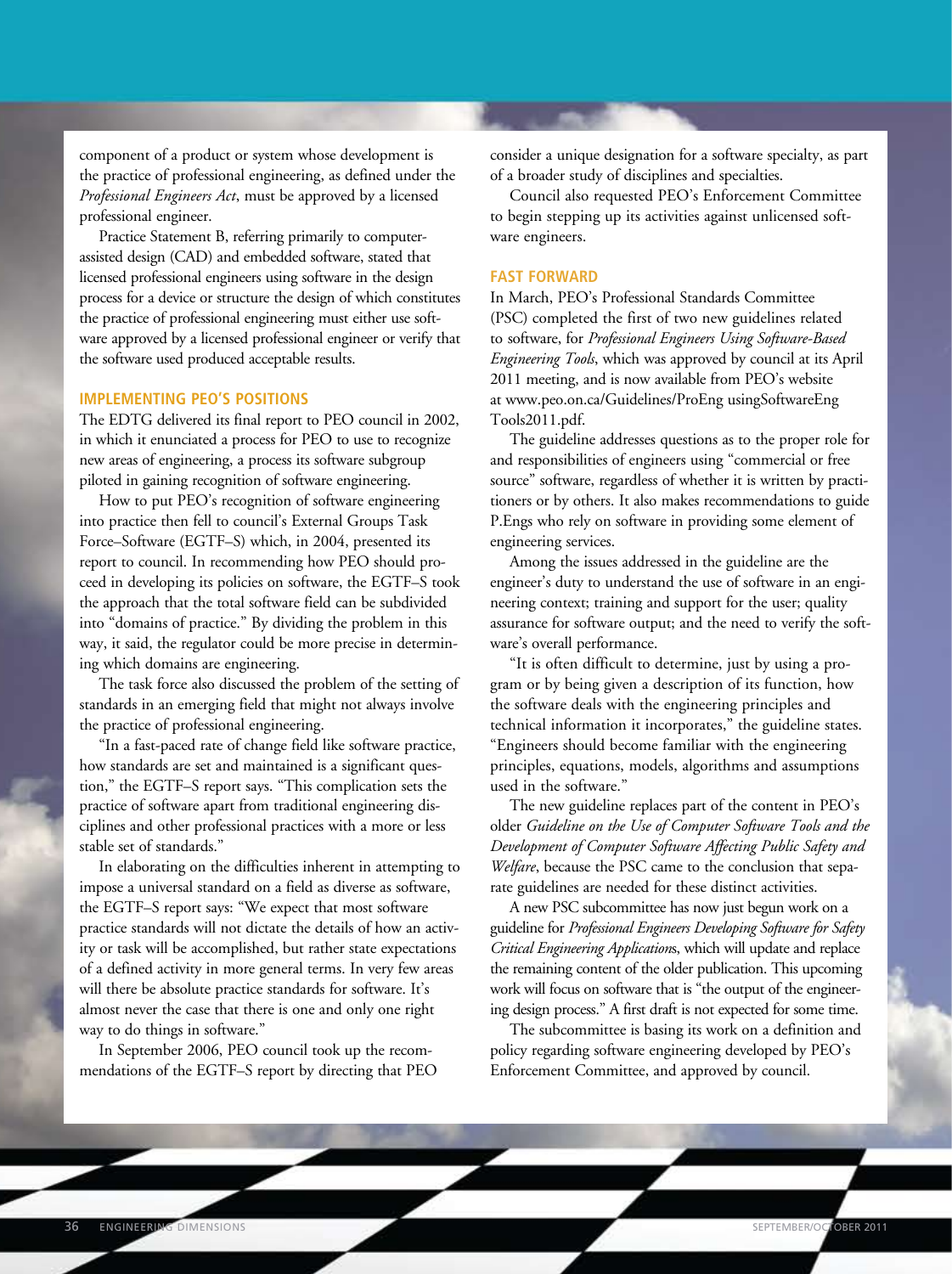For the Enforcement Committee's purposes, software development is the practice of professional engineering:

- where the software is used in a product that already falls within the practice of engineering (e.g. elevator controls, nuclear reactor controls, medical equipment such as gamma-ray cameras, etc.);
- where the use of the software poses a risk to life, health, property or the public welfare; and
- where the design or analysis requires the application of engineering principles within the program (e.g. does engineering calculations), meets a requirement of engineering practice (e.g. a fail-safe system), or requires the application of the principles of engineering in its development.

Bernard Ennis, P.Eng., PEO's director of policy and professional affairs, says the PSC subcommittee will keep this definition in mind in drafting the guideline, focusing "primarily on when the software is used in a safety critical engineering application, such as control of a machine, system or plant where failure of the controls could have dangerous consequences."

Nick Pfeiffer, PhD, P.Eng., a member of the subcommittee, says the Enforcement Committee has done yeoman's work in clarifying some of the practice parameters for software practitioners.

Head of Pfeiffer Technologies Inc., a manufacturer of electronic controls for niche applications, Pfeiffer describes himself as an engineering generalist who has acquired expertise in software applications and embedded software for engine control systems.

"The Enforcement Committee definition of professional engineering explicitly defines when software development involves the practice of professional engineering," Pfeiffer says. "Software engineering is currently regulated in only three jurisdictions in North America–Texas, Alberta and British Columbia. Other jurisdictions may or may not have a clearly defined concept of when software development involves the practice of professional engineering."

So, clearly, with so few jurisdictions regulating software engineering in some manner, there remains a need for the profession to come to grips with the creation and use of a technology that has become increasingly pervasive and, in a sense, invisible.

As Lance Kinney, PE, executive director, Texas Board of Professional Engineers, explained in a recent opinion piece: "Traffic control systems, 'smart' buildings, and other systems that integrate software with the built environment pose a major risk that we cannot afford to take now or in the future. Software engineers need to be licensed to demonstrate competency, to take responsibility, and to protect the health, safety and welfare of the public."

### **Software engineering education matures**

Today, there are about 50 PEO members who hold an undergraduate degree in software engineering. "However, we have additional P.Engs with diverse educational backgrounds who have been determined to meet PEO's software engineering syllabus. When these are included, I believe we have almost 200," says Michael Price, P.Eng., FEC, PEO's deputy registrar, licensing and finance.

In fact, there are now 13 software engineering programs accredited by the Canadian Engineering Accreditation Board (CEAB) throughout Canada (see box on p. 38 for the full list and dates of first accreditation).

The software engineering program at the University of Western Ontario is one of three marking the 10th anniversary this year of their CEAB accreditation. (The others are at McMaster and the University of Ottawa.) Enrolment in the program at Western has increased substantially over the last three years, with former program director Luiz Fernando Capretz, PhD, P.Eng., expecting the pattern to continue. He cites "excellent career prospects" for software engineers, with the advent of social networks, smart phones and computer games, as the top reasons for the renewed student interest in pursuing software engineering.

Capretz, who as of June 30 moved to the position of assistant dean (IT and e-learning) at Western's faculty of engineering, says that while there is room for individual creativity in software development work, the engineering rigour adds value to the preparation of software engineers. "The nature of an engineering degree is application of theory to solve problems," he says. "This idea is passed to students from year one. There is still an element of art and imagination in software construction, like in architecture. But the design aspect of software requires innovation and creativity like any other engineering branch."

### **Legislation still lacking**

Yet despite a renewed interest in software engineering among students, David Parnas, PhD, P.Eng., former director of the software engineering program at McMaster University and a contributor to PEO's EDTG subgroup on software in the late '90s, believes there has been little regulatory progress in the software area.